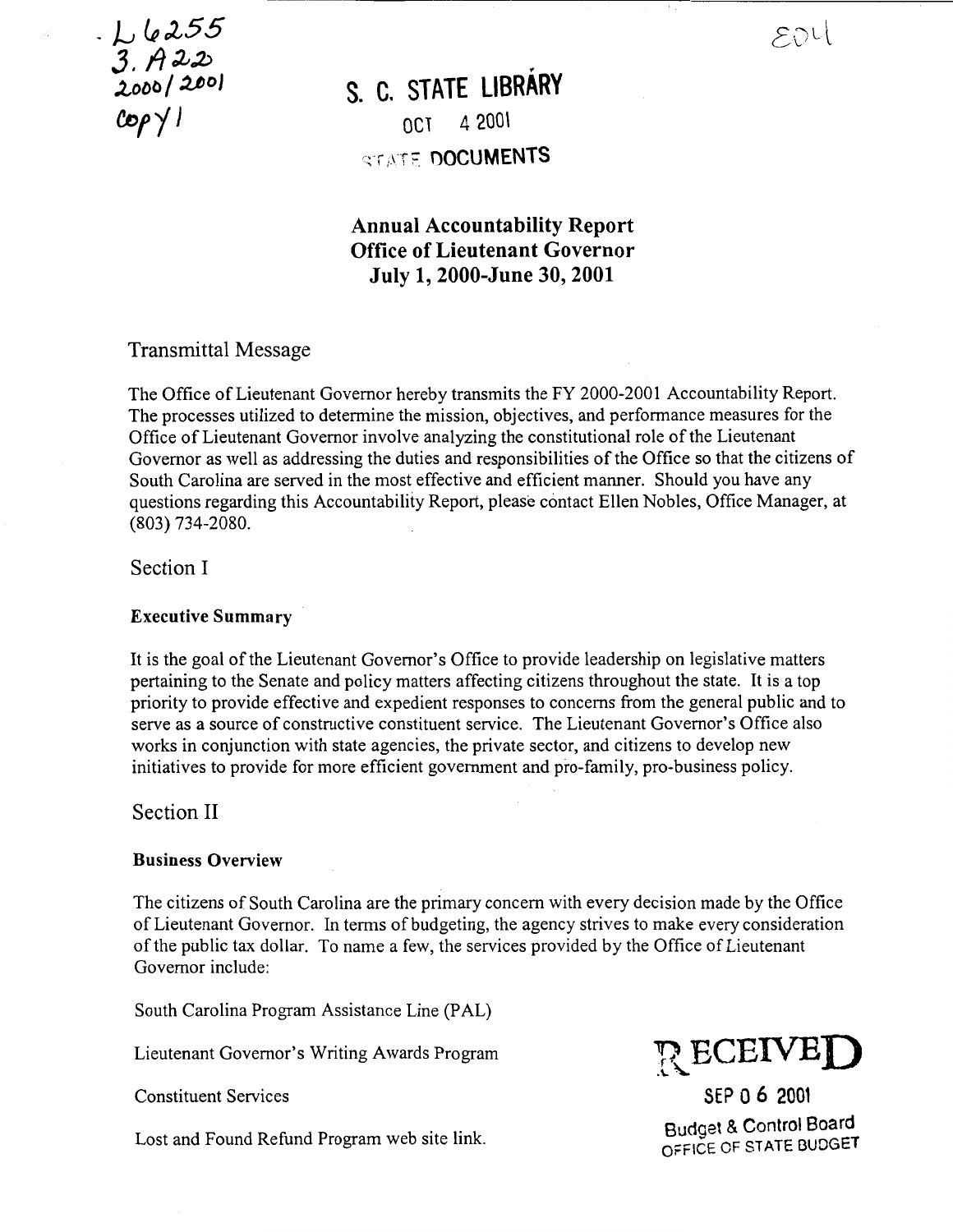### *Budget 2000-2001*

*Administration* 

*Program Cost: Total General Fund Appropriation for FY 2000-2001 of\$346,182 and*  5. *00 state funded full-time equivalent positions were authorized.* 

*Expenditures and Appropriations Chart* 

|                                   | 99-00 Actual Expenditures |                         | 00-01 Actual Expenditures |                         | 01-02 Appropriations Act |                         |
|-----------------------------------|---------------------------|-------------------------|---------------------------|-------------------------|--------------------------|-------------------------|
| <b>Major Budget</b><br>Categories | <b>Total Funds</b>        | General<br><b>Funds</b> | <b>Total Funds</b>        | General<br><b>Funds</b> | <b>Total Funds</b>       | General<br><b>Funds</b> |
| Personal Service                  | \$219,698.90              | \$219,698.90            | \$251,919.10              | \$251,919.10            | \$243,942                | \$243,942               |
| Other Operating                   | \$50,419.97               | \$50,419.97             | \$38,775.48               | \$38,775.48             | \$20,733                 | \$20,583                |
| Special Items                     |                           |                         |                           |                         |                          |                         |
| Permanent<br>Improvements         |                           |                         |                           |                         |                          |                         |
| Case Services                     |                           |                         |                           |                         |                          |                         |
| Distributions<br>to Subdivisions  |                           |                         |                           |                         |                          |                         |
| Fringe Benefits                   | \$52,778.41               | \$52,778.41             | \$64,464.61               | \$64,464.61             | \$67,025                 | \$67,025                |
| Non-recurring                     |                           |                         |                           |                         |                          |                         |
| Total                             | \$322,897.28              | \$322,897.28            | \$355,159.19              | \$355,159.19            | \$331,700                | \$331,550               |

# Base Budget Expenditures and Appropriations

# Other Expenditures

| <b>Sources of Funds</b> | 99-00 Actual Expenditures | 00-01 Actual Expenditures |
|-------------------------|---------------------------|---------------------------|
|                         | NA                        | NA                        |
|                         |                           |                           |
| Supplemental Bills      |                           |                           |
|                         | NA                        | NA                        |
|                         |                           |                           |
| Capital Reserve Funds   |                           |                           |
|                         | NA                        | NA                        |
|                         |                           |                           |
| <b>Bonds</b>            |                           |                           |